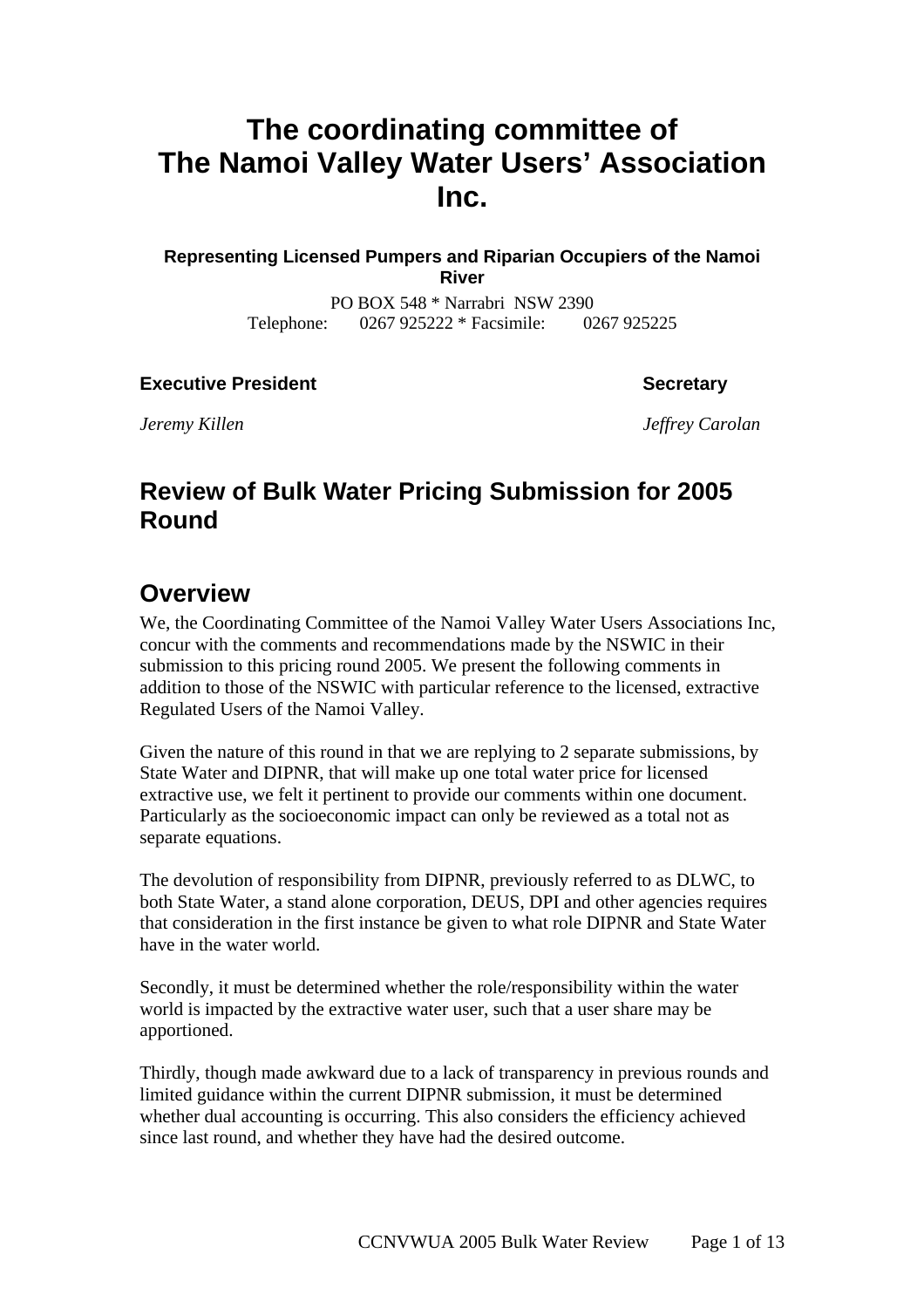Fourthly, further determination must then be made in relation to the need for such hefty increases in expenditure and recovery of said expenditure. Whether in fact some of the expenditure has been recovered in previous rounds and in such instance the funds should be remain available, as they should have been held over for works to be conducted.

Due to the lack of information provided by agency the following submission is by no means definitive.

We apologise for the one day delay in getting our submission to you, however, we were presented with new information within the final days of the submission period and had hoped to disseminate it to further comment. However, lack of time and inability to clarify all points has meant this was not possible. This reflects the entire process for this round of pricing as the agencies have presented portions of information in dribs and drabs leading to inefficiencies at every pass.

We thank IPART for its time and effort in processing this round of submissions and await a transparent and equitable outcome.

## **PART 1: Establishing the Role of Agency and SOC in Water Delivery and Management**

#### *Water Resource Management*

#### **Information Management**

There is no doubt that the board and chair of the board of State Water would have the clearest ides of the direction, roles and responsibilities of State Water – with this, and the chairman's report presented in the State Water Annual Report 2003-04 ,"*We plan to build on the already outstanding operational strengths, so that State Water excels in water operations, asset management and information management."* the necessity of attributing any information management to the DIPNR Water Resource Management water user share must be questioned.

#### **Data Collection** –

This is a State Water operational role as supported by statements in both submissions.

 State Water attributable charge **No** DIPNR attributable Water Resource Management charge

#### **Data Collation** –

State Water collates the information as it is collected in order to determine water usage, and efficient share of resource. There is no involvement by DIPNR in this role.

State Water attributable charge **NO** DIPNR attributable Water Resource Management charge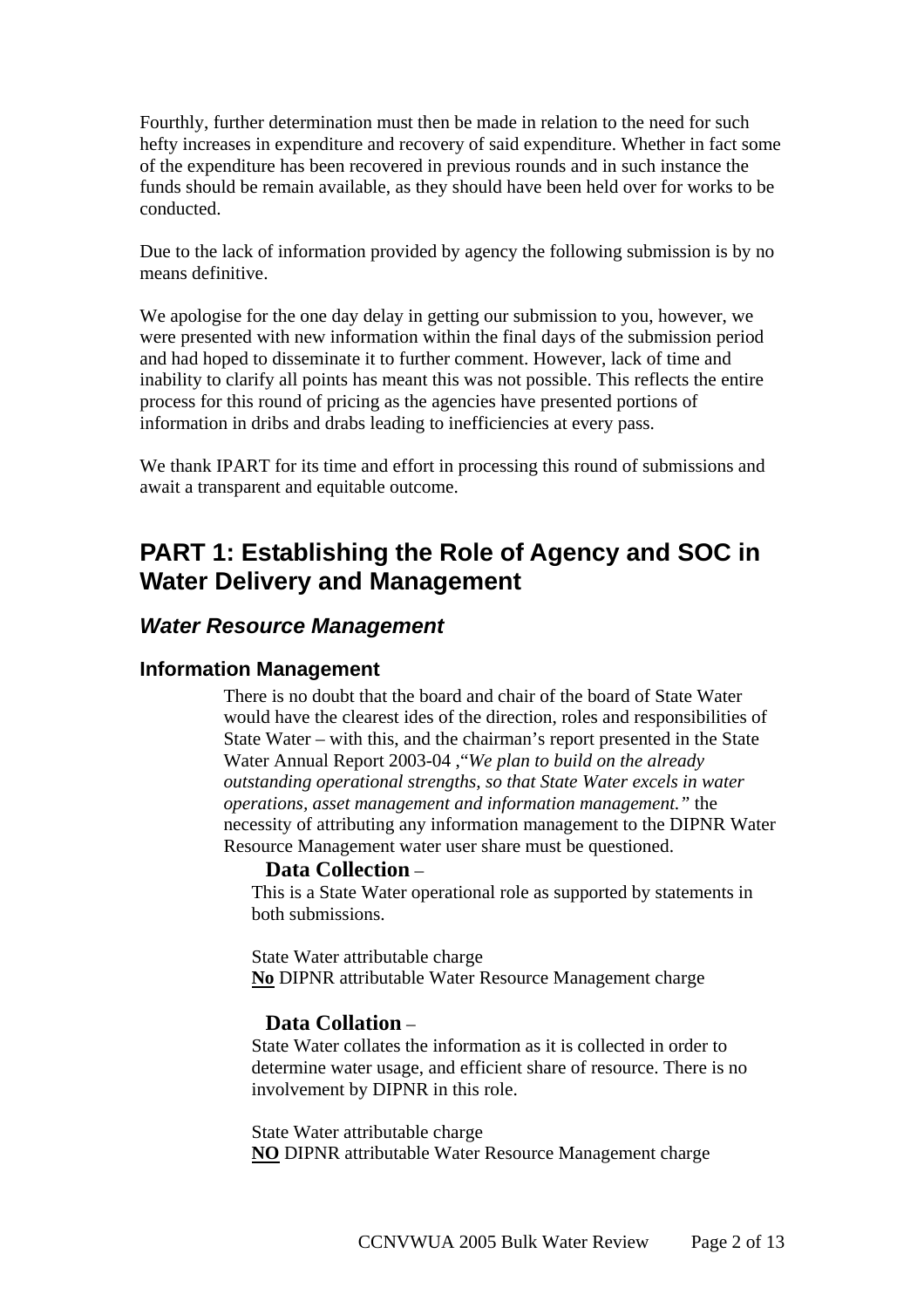#### **Database Management** –

As the database management is an operational activity it is a State Water attributable charge. Licensing still rests with DIPNR however, permanent transfer costing in discussed later in this submission. Where, State Water retrieves information from DIPNR on permanent transfer the recovery of cost for DIPNR purposes comes directly from State Water and forms part of there SLA. State Water then must recover the portion of this cost attributable to water users through the State Water water charge.

State Water attributable charge. **NO** DIPNR attributable Water Resource Management charge.

#### **Data(Information) Collation and Presentation**

#### *State Water Generated Reports/Presentation*

As Strategy 2 of Key Result Area 1 for State Water performance measures we agree that State Water has met its responsibility to regulated water users as best it can. We concur with the statement:

"*Poor communication between State Water & DIPNR, delays in decision making and confusion of roles …. Resulted in inefficiencies in water delivery.*<sup>"</sup> In our experience the delays/non-supply of information or inability to attend meetings were all with DIPNR.

State Water attributable water charge **No** DIPNR Water Resource Management charge

#### *DIPNR Generated Reports/Presentations*

Reports which are generated by or a responsibility of DIPNR are not required(impacted) by the extractive water user, they are required whether or not extraction occurs. They are requested by other agency or non-extractive water users. As such they are not transparently or equitably attributable to extractive water user share of Water Resource Management charge.

**NO** DIPNR Water Resource Management charge.

 $\overline{a}$ 

<span id="page-2-0"></span><sup>&</sup>lt;sup>1</sup> State Water Annual Report 2003-04 page 5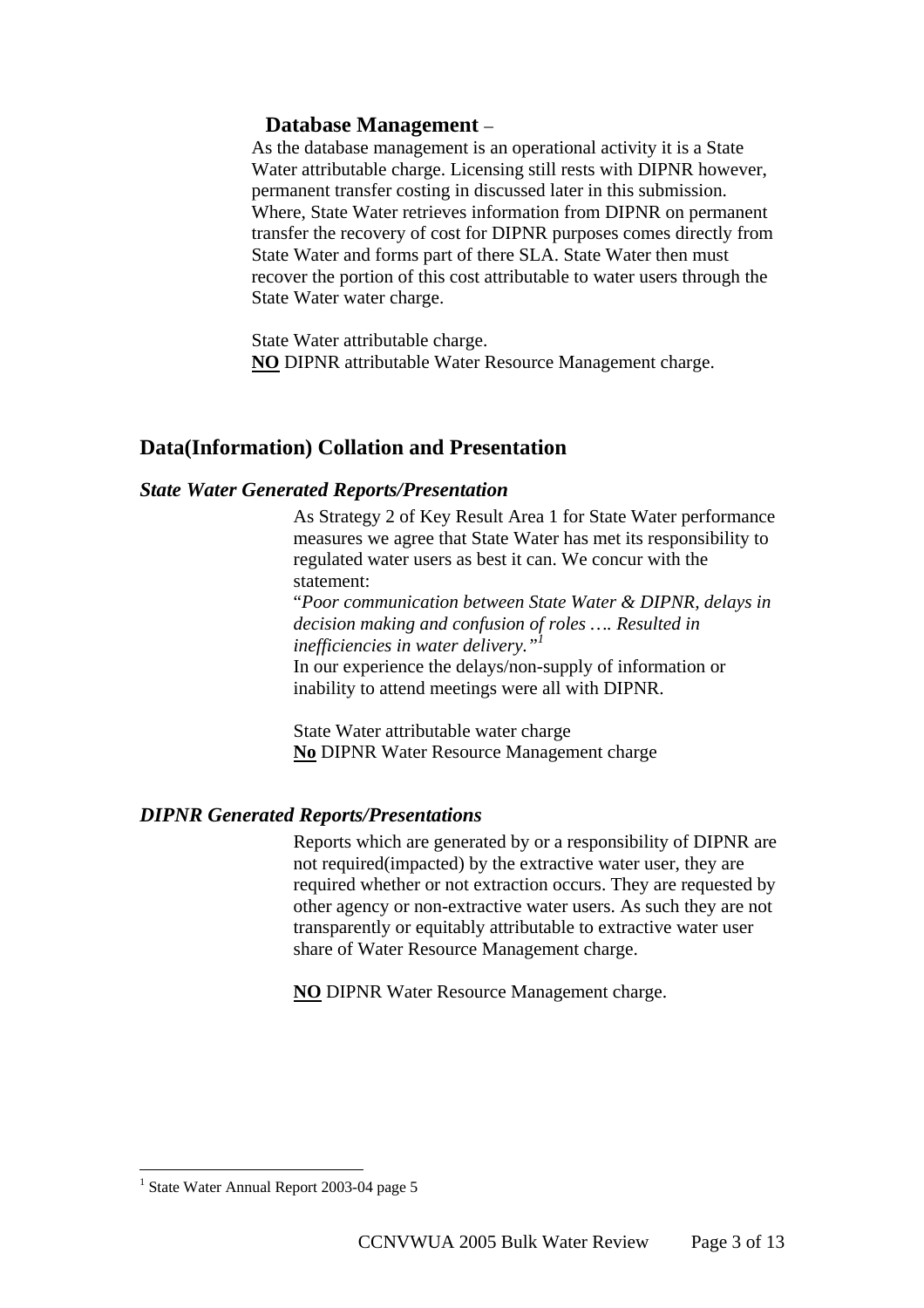### *ASSET MANAGEMENT*

#### **Asset Maintenance**

#### **TAMP Assets with Water Delivery Function**

The assets outlined in previous submissions as having a water delivery function have been transferred to State Water's asset portfolio as they relate to day-to-day operations. Therefore, their maintenance is the responsibility of State Water.

State Water attributable water charge. **NO** DIPNR Water Resource Management charge attributable.

#### **TAMP Assets Water Quality Function**

Within the Namoi there are no assets utilized for water quality monitoring which aren't already utilized for State Water delivery operations, thus their maintenance rests with State Water. The relay of information produced by these assets forms part of the SLA and State Water must recover some portion of the cost of these assets from DIPNR.

State Water Attributable water charge **NO** DIPNR Water Resource Management charge attributable

#### **DIPNR Assets**

The remaining assets which, are part of DIPNRs asset portfolio can be divided into 3 parts:

I) The office assets such as office equipment, office space, motor vehicles and staff: All of these are utilized for all DIPNR activities not just Water Resource Management thus an equitable cost must be derived for these assets.

**Partially** attributable DIPNR Water Resource Management charge

ii) Assets used for tendered works: these include earthmoving equipment which was previously used for dam works etcetera, as works are now done on a tender process these costs can not be charged directly to the water user, by DIPNR. If DIPNR is a successful tender it will be recovered through a SLA and State Water will then pass on the cost through its TAMP. As there is no guarantee of DIPNR being a successful tender it may provide the perfect opportunity for DIPNR to dispose of these assets and focus on its core responsibilities of Natural Resource Management.

**NO** DIPNR Water Resource Management attributable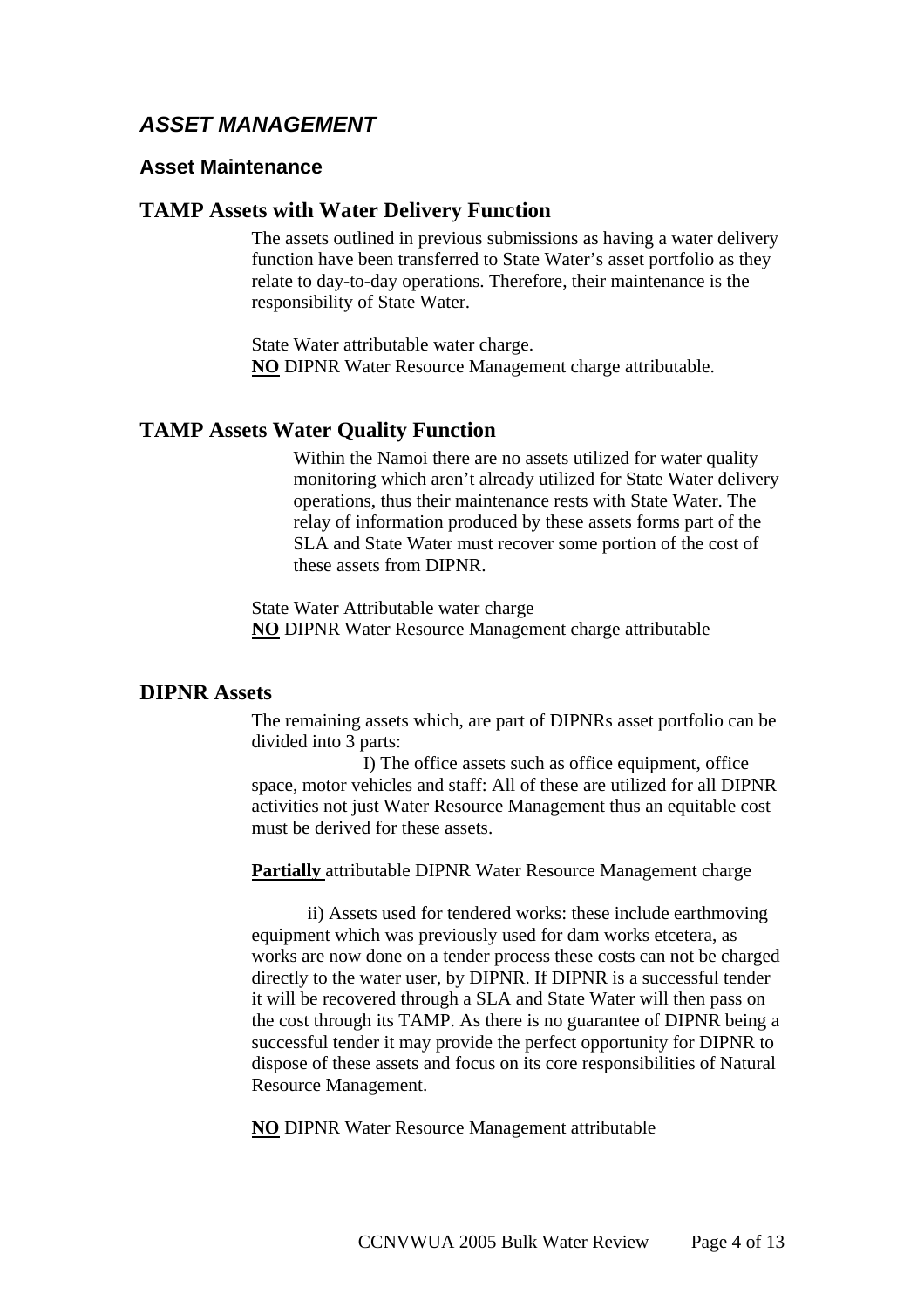iii) Recreational Assets: Assets such as the camping grounds at headwall dams and other recreational sites, we believe now fall into DIPNRs portfolio, as these are not impacted by the extractive water user they can not be costed to the water user. They however can be recovered through a user pays system or a government CSO.

**NO** DIPNR Water Resource Management attributable.

#### **Hydropower Stations**

**This has been listed as a State Water responsibility and as such revenue must be retrieved through State Water. It is not** however a water user cost.

**NO** State Water or DIPNR Water Resource Management charge attributable.

### *WATER DELIVERY*

This forms Key Result Area 2 of State Water operations as DIPNR has no role in water delivery for any water source there is no cost recovery to be made by DIPNR.

> **State Water** water user charge attributable **NO** DIPNR Water Resource Management attributable.

## **PART 2: WATER USER SHARE OF ATTRIBUTABLE WATER RESOURCE MANAGEMENT CHARGES**

The share of distributed water for [2](#page-4-0)003-04  $^2$  attributable to the extractive water user is 21%, long term average use figures coupled with long term average rainfall(water generated) suggest average utilization of 24%. With these 2 figures in mind the maximum impact an extractive water user has on water resource management is 24%. The upper limit of purely water resource management costs should then be 24% not the 50% or 90% ratio proposed by DIPNR.

In considering Water Resource Management it is necessary to determine whether the resource management area being accounted for is in fact a function of (impacted by) water resource management. Many areas are in fact a direct impact of land management as opposed to water use management, as licensed extractive water use equates to less than 3% of the catchment area, a maximum of 3% can be attributed to Water Resource Management charges in these instances.

 $\overline{a}$ 

<span id="page-4-0"></span><sup>&</sup>lt;sup>2</sup> State Water Annual Report 2003-04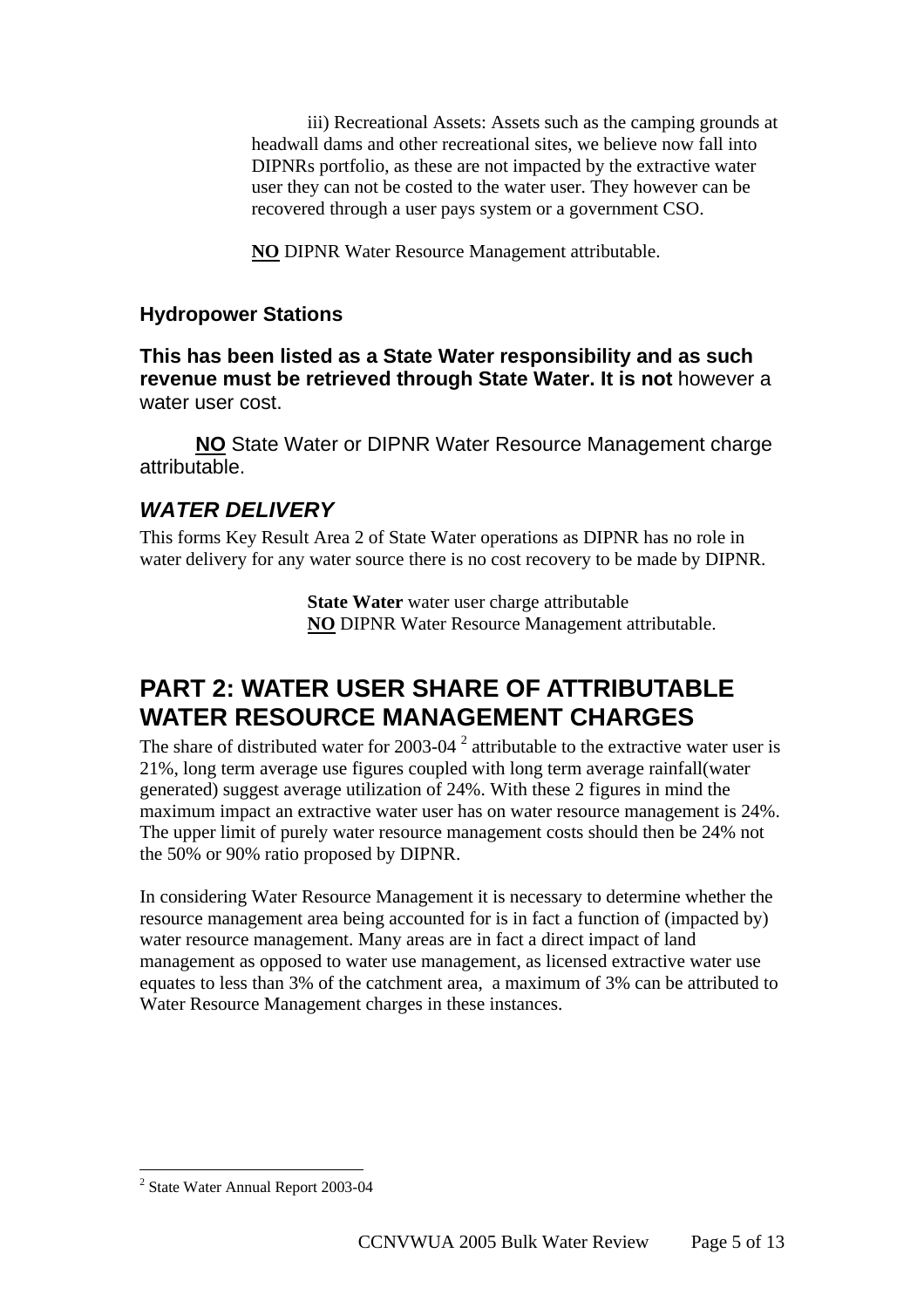### *Table 1: APPLICATION OF AFOREMENTIONED METHODOLOGY TO SUBPRODUCTS AS OUTLINED BY DIPNR AND STATE WATER*

| Sub<br>product<br>Code | Sub product<br><b>Designation</b>                                           | <b>Description</b>                                                                                                                                                                                                                                                                                                                                                                                                                                             | <b>Water User</b><br><b>Share</b> |
|------------------------|-----------------------------------------------------------------------------|----------------------------------------------------------------------------------------------------------------------------------------------------------------------------------------------------------------------------------------------------------------------------------------------------------------------------------------------------------------------------------------------------------------------------------------------------------------|-----------------------------------|
| PA1                    | <b>Surface Water</b><br><b>Database</b>                                     |                                                                                                                                                                                                                                                                                                                                                                                                                                                                |                                   |
| <b>PA100</b>           | <b>Surface Water</b><br><b>Quantity Data</b><br>Collection and<br>Archiving | The collection of<br>$\bullet$<br>individual use figures, in<br>order to collate valley<br>use figures is a function<br>of SW not DIPNR.<br>The assets mentioned are.<br>$\bullet$<br>vested in SW and costs<br>associated are recouped<br>through the SW TAMP<br>- thus (for DIPNR) to<br>recover any costs from<br>water users under this<br>code would be<br>inappropriate and would<br>form a subsidy to<br>unidentifiable impactors<br>and beneficiaries. | 100%                              |
| PA110                  | <b>Surface Water</b><br><b>Quantity Data</b><br>Management                  | Quality assurance rests<br>with the collector of the<br>$data - SW$ .<br>Customer plans are a<br>SW function<br>Thus there should be no<br>WRM cost for the sub<br>product                                                                                                                                                                                                                                                                                     | 100%                              |
| PA120                  | <b>Surface Water Quality</b><br>Data Collection and<br>Archiving            | part of SAL with SW<br>thus is a part of the SAL<br>minimal impact by<br>extractive water user,<br>less than 3% of<br>catchment utilises<br>extracted water                                                                                                                                                                                                                                                                                                    | 3%                                |
| PA130                  | <b>Surface water Quality</b><br>Data management                             | Double up of function PA110 –<br>should not be in a transparent<br>and efficient cost system                                                                                                                                                                                                                                                                                                                                                                   | 0%                                |
| <b>PA200</b>           | <b>Groundwater Quantity</b><br>Data Collection                              | Not regulated user charge                                                                                                                                                                                                                                                                                                                                                                                                                                      | 0%                                |
| PA210                  | <b>Groundwater Quantity</b><br>Data Management                              | Not regulated user charge                                                                                                                                                                                                                                                                                                                                                                                                                                      | 0%                                |
| PA220                  | <b>Groundwater Quality</b>                                                  | Not regulated user charge                                                                                                                                                                                                                                                                                                                                                                                                                                      | 0%                                |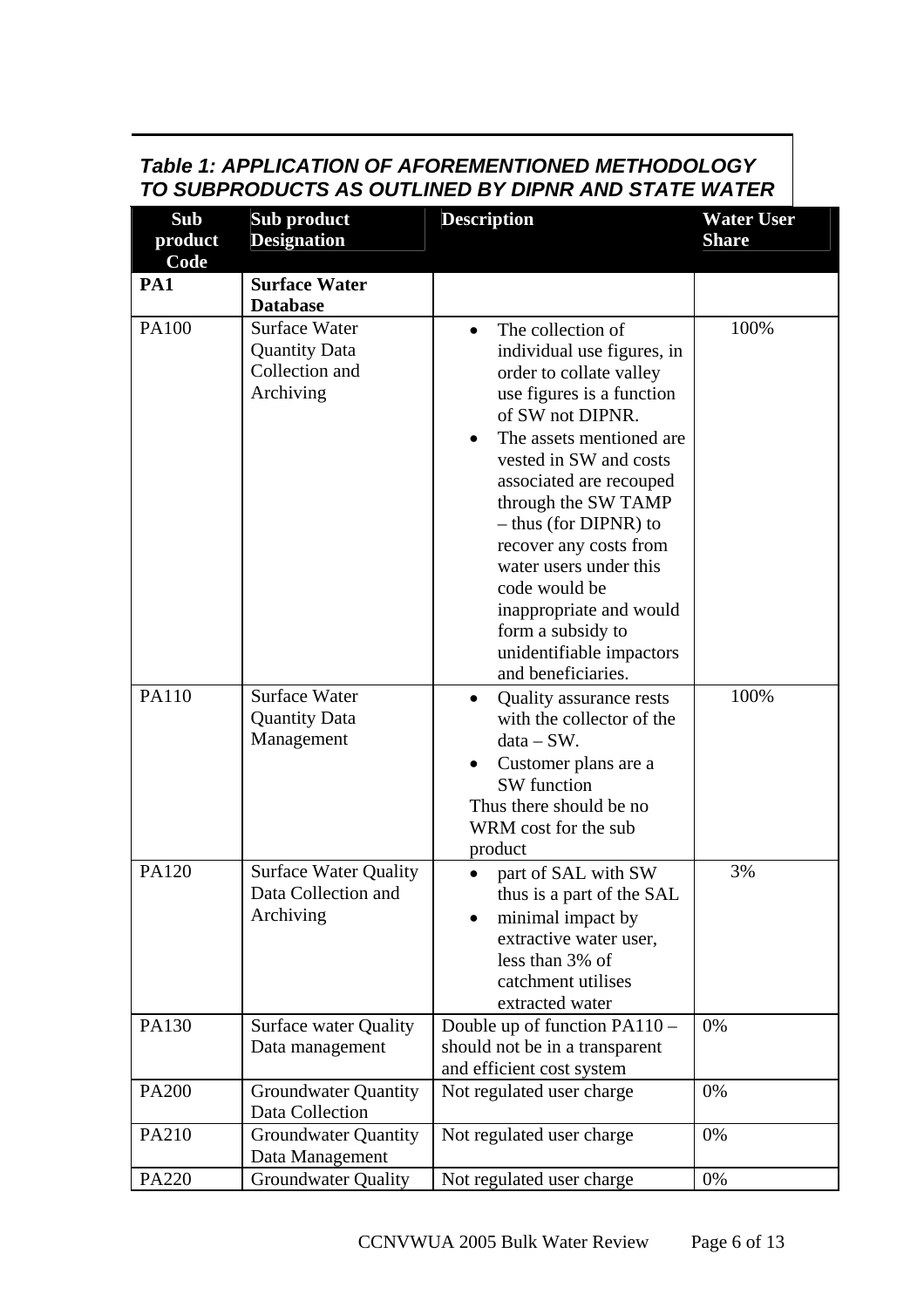|                 | Data Collection              |                                    |               |
|-----------------|------------------------------|------------------------------------|---------------|
| PA230           | <b>Groundwater Quality</b>   | Not regulated user charge          | 0%            |
|                 | Data Management              |                                    |               |
| PA3             | <b>Other Water</b>           |                                    |               |
|                 | <b>Databases</b>             |                                    |               |
| <b>PA300</b>    | <b>GIS Data Management</b>   |                                    | 3%            |
| PA310           | <b>HYDSYS</b> Data           |                                    | 3%            |
|                 | Management                   |                                    |               |
| PA320           | Water Health Data            | River corridor and wetland         | 3%            |
|                 | Collection                   | impactor principle should be no    |               |
|                 |                              | greater than 50:50 as the main     |               |
|                 |                              | impact on health of river is       |               |
|                 |                              | catchment land use which           |               |
|                 |                              | irrigation represents less than    |               |
|                 |                              | 3%.                                |               |
| PA330           | Water Health Data            | As above                           | 3%            |
|                 | Management                   |                                    |               |
| PA4             |                              | <b>Water Information products</b>  |               |
| PA400           | Water info advice/           | The impactor for these products    | 0%            |
|                 | reports/products             | is the government and other        |               |
|                 |                              | readily identified end users, thus |               |
|                 |                              | should not be costed in WRM.       |               |
| PB1             |                              | <b>Surface Water Allocation</b>    |               |
|                 |                              | <b>Strategies</b>                  |               |
| <b>PB100</b>    | <b>Surface Water</b>         | Not a Namoi cost                   | 0%            |
|                 | <b>Interstate Policy</b>     |                                    |               |
| PB110           | <b>Surface Water State</b>   | This is a CSO as it reflects the   | 0%            |
|                 | Policy/Standards             | desires and needs of the           |               |
|                 |                              | community rather than that of      |               |
|                 |                              | industry                           |               |
| PB120           | Surface Water                | Once again this reflects the       | 0%            |
|                 | Unregulated                  | desires and needs of the           |               |
|                 | <b>Allocation Plans</b>      | community rather than that of      |               |
|                 |                              | industry.                          |               |
| PB130           | <b>Surface Water</b>         | This is in place for 10 years for  | 0%            |
|                 | <b>Regulated Allocation</b>  | the Namoi as the WSP was           |               |
|                 | Plans                        | completed and gazetted last        |               |
|                 |                              | year. Any changes made in the      |               |
|                 |                              | interim are the jurisdiction of    |               |
|                 |                              | CMA's and DEUS not DIPNR.          |               |
|                 |                              | Thus no water user costs are       |               |
|                 |                              | attributable.                      |               |
| PB <sub>2</sub> |                              | <b>Surface Water Licences</b>      |               |
| <b>PB230</b>    | <b>Surface Water License</b> | The monitoring of licence use is   | 100% (State   |
|                 | Surveillance                 | conducted by State Water.          | Water charge) |
|                 |                              | Prosecution is a user retrieval    |               |
|                 |                              | basis, costs are recovered on      | 0%            |
|                 |                              | prosecution.                       |               |
| PB <sub>3</sub> |                              | <b>Groundwater Allocation</b>      |               |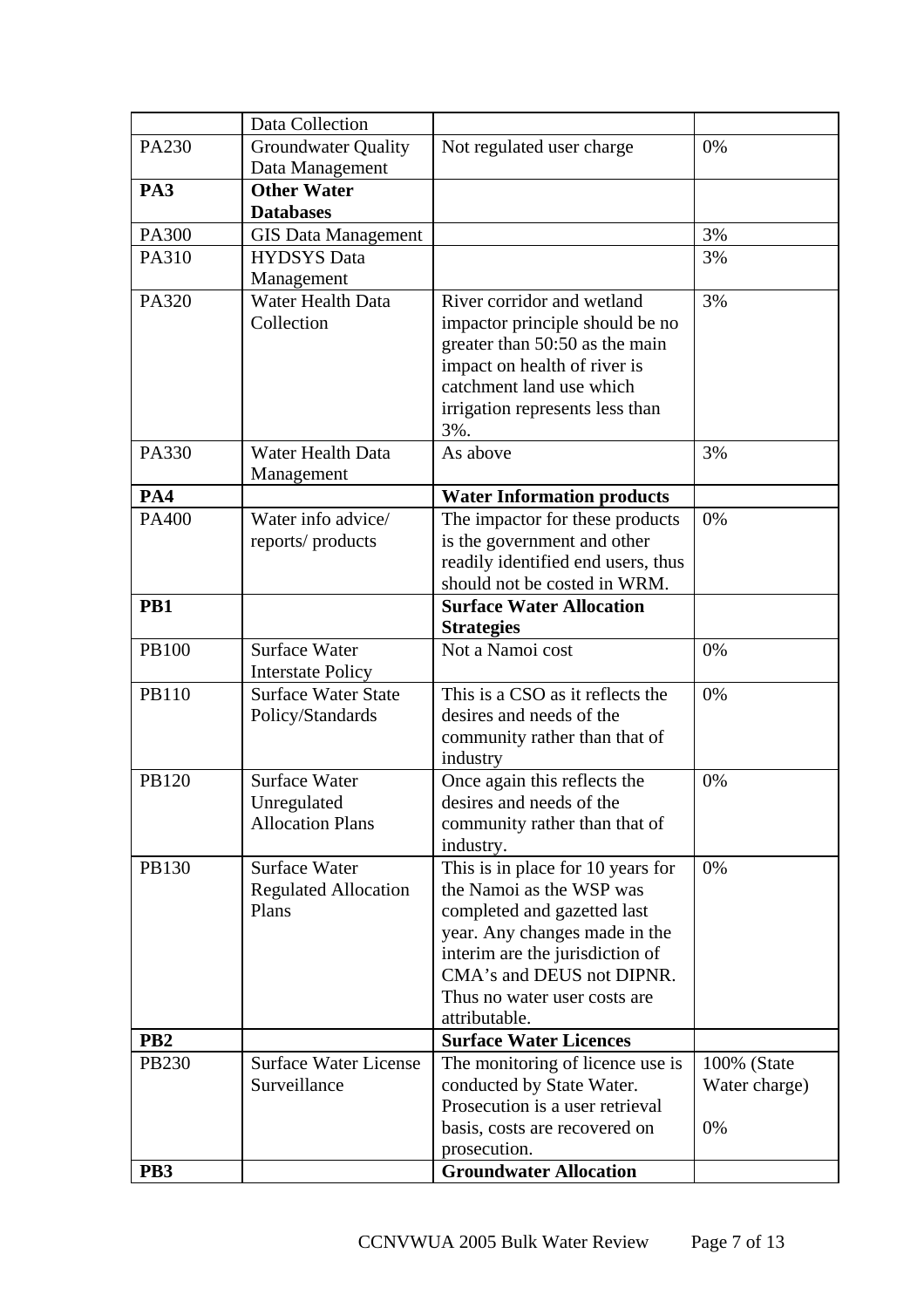|                 |                                                        | <b>Strategies</b>                                                                                                                                                                                                                                                                                                                                                                                                 |            |
|-----------------|--------------------------------------------------------|-------------------------------------------------------------------------------------------------------------------------------------------------------------------------------------------------------------------------------------------------------------------------------------------------------------------------------------------------------------------------------------------------------------------|------------|
| <b>PB300</b>    | Groundwater<br>Policy/Standards                        | Not regulated user share                                                                                                                                                                                                                                                                                                                                                                                          | 0%         |
| PB310           | <b>Groundwater Specific</b><br><b>Allocation plans</b> | Not regulated user share                                                                                                                                                                                                                                                                                                                                                                                          | 0%         |
| PB4             |                                                        | <b>Groundwater Licences</b>                                                                                                                                                                                                                                                                                                                                                                                       |            |
| PB430           | <b>Groundwater Licence</b><br>Surveillance             | Not regulated user share                                                                                                                                                                                                                                                                                                                                                                                          | 0%         |
| PC2             |                                                        | <b>Rural Water Operations</b>                                                                                                                                                                                                                                                                                                                                                                                     |            |
| <b>PC230</b>    | <b>Unregulated River</b><br>Metering and Billing       | Not regulated user share<br>This is conducted by State<br>Water as part of SLA, this cost<br>must then be passed on<br>transparently to the unregulated<br>user                                                                                                                                                                                                                                                   | 0%<br>100% |
| <b>PC250</b>    | <b>Groundwater Metering</b><br>$&$ Billing             | Not regulated user share<br>This is conducted by State<br>Water as part of SLA, this cost<br>must then be passed on<br>transparently to the groundwater<br>user                                                                                                                                                                                                                                                   | 0%<br>100% |
| PC <sub>3</sub> |                                                        | <b>Flood Operations</b>                                                                                                                                                                                                                                                                                                                                                                                           |            |
| PC340           | <b>Salinity Mitigation</b>                             | As no description available<br>there must be no need for funds<br>as a code which can not be<br>defined must not be necessary.                                                                                                                                                                                                                                                                                    | 0%         |
| PD1             |                                                        | <b>River Quality/Flow Reforms:</b><br>Due to the fact that the Namoi<br>WSP is now in place for 10<br>years and any changes to the<br>gazetted plan will be managed<br>by CMA or DEUS this sub<br>product coding no longer refers<br>to a DIPNR cost recovery unit.                                                                                                                                               |            |
| <b>PD100</b>    | <b>River Quality/Flows</b><br><b>Reforms Policy</b>    |                                                                                                                                                                                                                                                                                                                                                                                                                   | 0%         |
| PD110           | River health and water<br>quality plans                | The ongoing research into this<br>area is a CSO as it is for<br>environmental benefit.<br>Application of the<br>aforementioned ratios would<br>indicate that as the major impact<br>on river health and water quality<br>is land management practice<br>only 3% is attributable to water<br>management, of the water<br>"managed" in the Namoi at<br>most 24% is attributed to<br>extraction. Thus only 0.072% is | 0%         |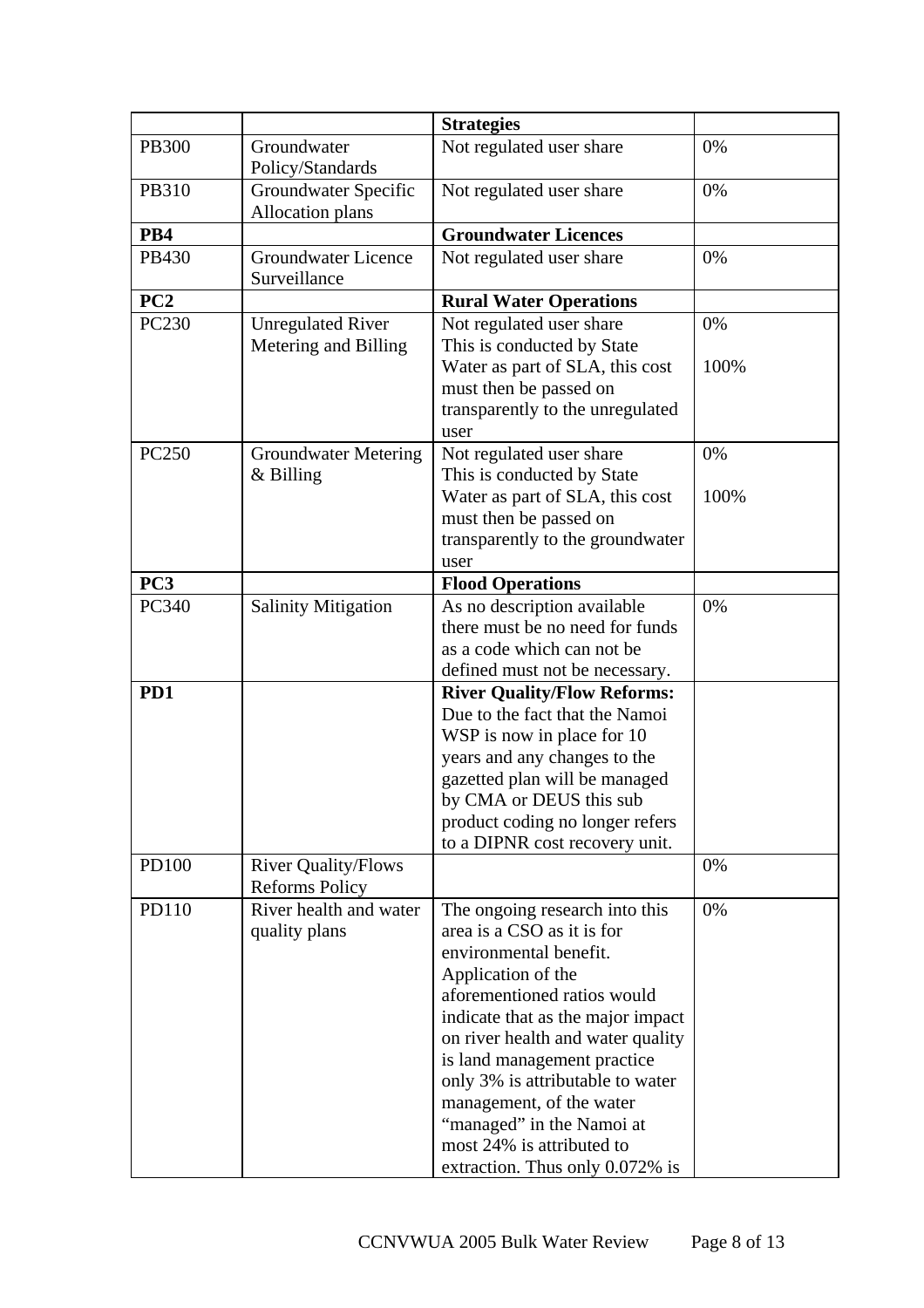|                 |                              | attributable to water users. As                                   |        |
|-----------------|------------------------------|-------------------------------------------------------------------|--------|
|                 |                              | this is not a DIPNR cost unit                                     |        |
|                 |                              | and funds for research are                                        |        |
|                 |                              | provided through NHT and                                          |        |
|                 |                              | other avenues there is no                                         |        |
|                 |                              | <b>DIPNR Water Resource</b>                                       |        |
|                 |                              | Management attributable.                                          |        |
| PD120           | <b>Environmental Flow</b>    | This is in place for 10 years for                                 | 0%     |
|                 | Plans                        | the Namoi as the WSP was                                          |        |
|                 |                              | completed and gazetted last                                       |        |
|                 |                              | year. Any changes made in the                                     |        |
|                 |                              | interim are the jurisdiction of                                   |        |
|                 |                              | CMA's and DEUS not DIPNR.                                         |        |
|                 |                              | Thus no water user costs are                                      |        |
|                 |                              | attributable.                                                     |        |
| PD130           | <b>River Quality/Flow</b>    | This is a CSO as the major                                        | 0%     |
|                 | <b>Reforms Advice</b>        | impactor is in fact other                                         |        |
|                 |                              | government agency and                                             |        |
|                 |                              | immediately identifiable                                          |        |
|                 |                              | organisations requesting the                                      |        |
|                 |                              | information. Best recovered                                       |        |
|                 |                              |                                                                   |        |
|                 |                              | through a SLA and user pays                                       |        |
|                 |                              | process.                                                          |        |
| PD140           | Fishways                     | Entirely a CSO – has been                                         | 0%     |
|                 |                              | costed into previous                                              |        |
|                 |                              | submissions with no action                                        |        |
|                 |                              | taken in many cases. This is in                                   |        |
|                 |                              | fact a State Water unit share                                     |        |
|                 |                              | area as it relates to the weirs                                   |        |
|                 |                              | operated for delivery purposes.                                   |        |
| PD <sub>2</sub> |                              | <b>Blue Green Algae Strategies</b>                                |        |
| PD200           | <b>Blue Green Algae</b>      | This is a requirement of                                          | 0.072% |
|                 | Policy                       | (impacted by) the community                                       |        |
|                 |                              | not water users. Research shows                                   |        |
|                 |                              | that blue green algae is                                          |        |
|                 |                              | impacted more by land                                             |        |
|                 |                              |                                                                   |        |
|                 |                              | management practice than water                                    |        |
|                 |                              | management issues thus at most<br>a 0.072% share is attributable. |        |
|                 |                              |                                                                   |        |
| PD210           | <b>Blue Green Algae</b>      | This is a requirement of                                          | 0.072% |
|                 | <b>Nutrient Control Plan</b> | (impacted by) the community<br>not water users. Research shows    |        |
|                 |                              |                                                                   |        |
|                 |                              | that blue green algae is                                          |        |
|                 |                              | impacted more by land                                             |        |
|                 |                              | management practice than water                                    |        |
|                 |                              | management issues thus at most                                    |        |
|                 |                              | a 0.072% share is attributable.                                   |        |
| PD220           | <b>Blue Green Algae</b>      | This is a requirement of                                          | 0.072% |
|                 | <b>Contingency Plan</b>      | (impacted by) the community                                       |        |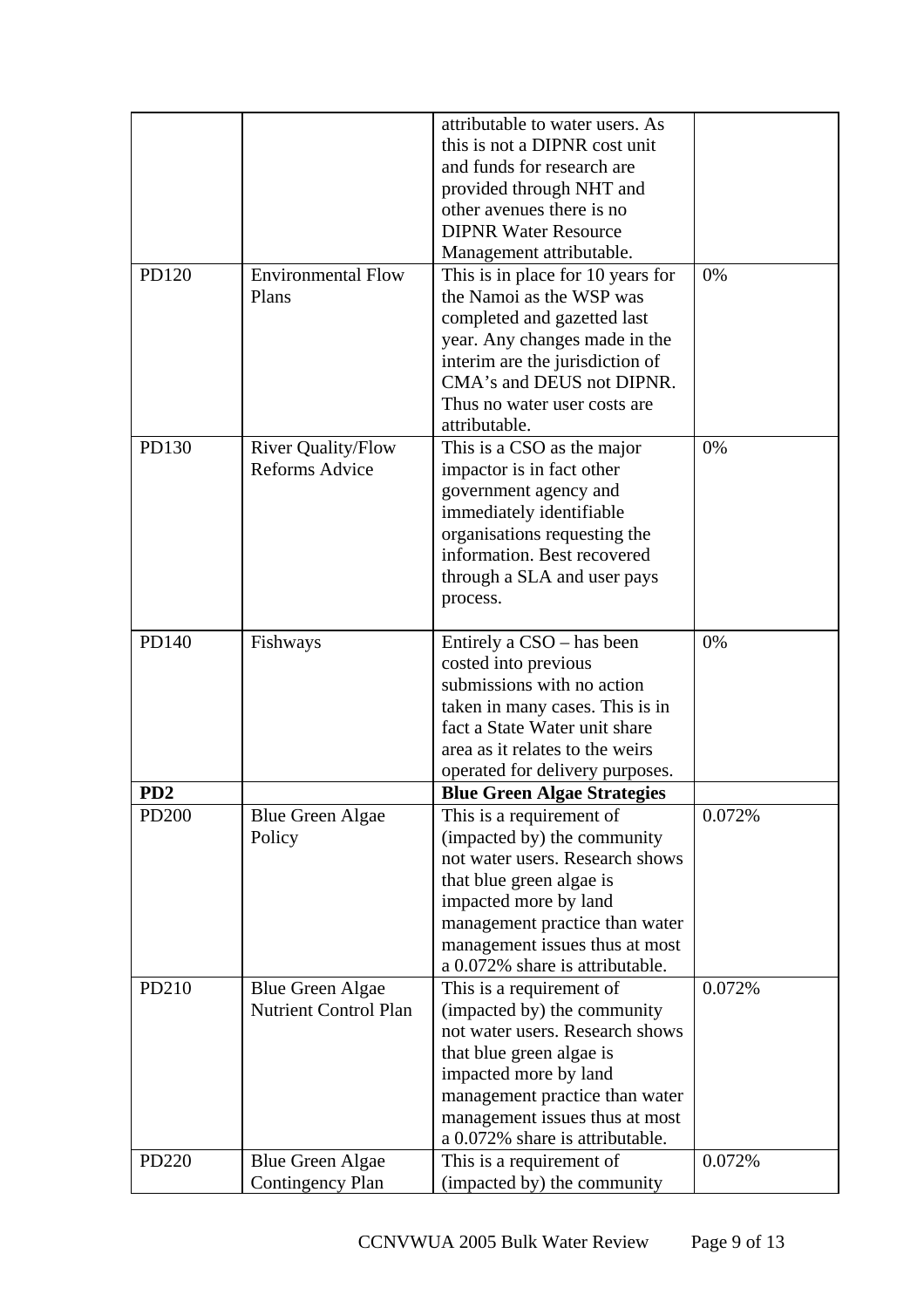|                  |                                | not water users. Research shows     |        |
|------------------|--------------------------------|-------------------------------------|--------|
|                  |                                | that blue green algae is            |        |
|                  |                                | impacted more by land               |        |
|                  |                                | management practice than water      |        |
|                  |                                | management issues thus at most      |        |
|                  |                                | a 0.072% share is attributable.     |        |
| PD230            | <b>Blue Green Algae</b>        | This is a requirement of            | 0.072% |
|                  | <b>Education</b> and           | (impacted by) the community         |        |
|                  | Awareness                      | not water users. Research shows     |        |
|                  |                                | that blue green algae is            |        |
|                  |                                | impacted more by land               |        |
|                  |                                | management practice than water      |        |
|                  |                                | management issues thus at most      |        |
|                  |                                | a 0.072% share is attributable.     |        |
| P <sub>D</sub> 3 |                                | <b>River Salinity Strategies</b>    | 0%     |
|                  |                                | The definition provided             |        |
|                  |                                | determines that this is not a       |        |
|                  |                                | Namoi cost centre thus no water     |        |
|                  |                                | user share is attributable for any  |        |
|                  |                                | of the sub products                 |        |
| <b>PD300</b>     | <b>River Salinity Policy</b>   |                                     | 0%     |
| PD310            | <b>River Salinity</b>          |                                     | 0%     |
|                  | <b>Regional Plans</b>          |                                     |        |
| PD320            | <b>River Salt Interception</b> |                                     | 0%     |
|                  | <b>Schemes</b>                 |                                     |        |
| PD4              |                                | <b>Bacterial, Chemical and</b>      |        |
|                  |                                | <b>Other Regional Plans</b>         |        |
| PD410            | <b>Bacterial Chemical</b>      | As these plans are not directly     | 0%     |
|                  | and Other Regional             | impacted by water use but rather    |        |
|                  | Plans                          | by land management practices        |        |
|                  |                                | this is not a water user            |        |
|                  |                                | attributable cost.                  |        |
|                  |                                | These plans provide for the         |        |
|                  |                                | benefit of community not            |        |
|                  |                                | licensed extractive user.           |        |
|                  |                                | These plans are provided by         |        |
|                  |                                | EPA not DIPNR so this is not a      |        |
|                  |                                | <b>DIPNR</b> Cost unit.             |        |
| PD <sub>5</sub>  |                                | <b>Groundwater Management</b>       | 0%     |
|                  |                                | <b>Strategies</b>                   |        |
|                  |                                | As this product and its sub         |        |
|                  |                                | products relate to groundwater      |        |
|                  |                                | there is no apportionment to        |        |
|                  |                                | licensed regulated water user.      |        |
| <b>PD500</b>     | Groundwater policy             |                                     | 0%     |
| PD510            | Groundwater Regional           |                                     | 0%     |
|                  | Plans                          |                                     |        |
| PD520            | <b>Groundwater Advice</b>      |                                     | 0%     |
| PD <sub>6</sub>  |                                | <b>Wetland Strategies:</b> As there | 0%     |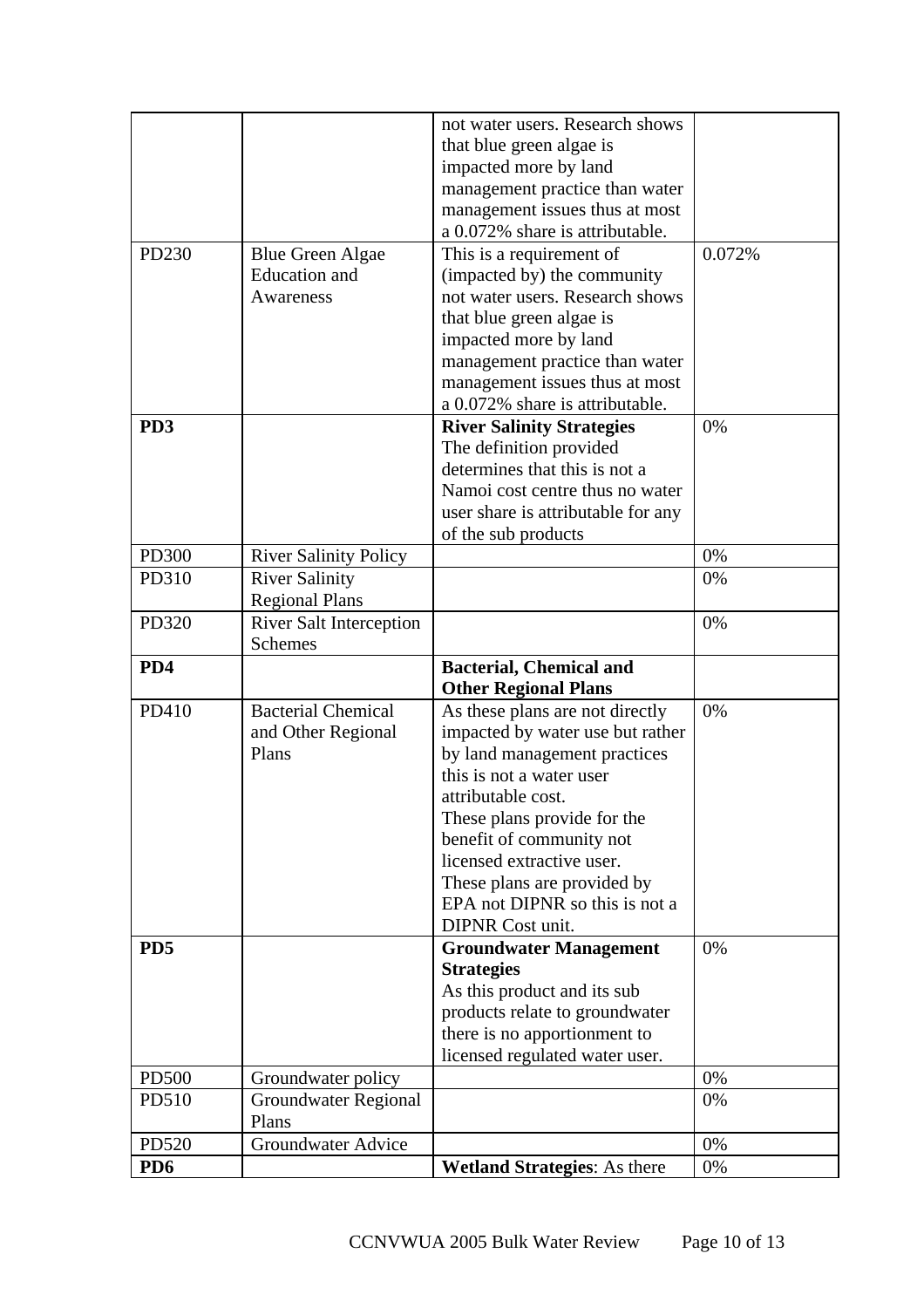| PD600<br>PD610 | <b>Wetland Policy</b><br><b>Wetland Regional</b> | are no naturally occurring<br>wetlands in the regulated Namoi<br>there can be no apportionment<br>of cost to the regulated water<br>user                                                                                                                                                                                                                                                                                                                                                       | 0%<br>0% |
|----------------|--------------------------------------------------|------------------------------------------------------------------------------------------------------------------------------------------------------------------------------------------------------------------------------------------------------------------------------------------------------------------------------------------------------------------------------------------------------------------------------------------------------------------------------------------------|----------|
|                | Plans                                            |                                                                                                                                                                                                                                                                                                                                                                                                                                                                                                |          |
| PD620          | <b>Wetland Advice</b>                            |                                                                                                                                                                                                                                                                                                                                                                                                                                                                                                |          |
| PD7            |                                                  | <b>Water Industry Strategies:</b><br>contrary to the title this refers to<br>the operation of DIPNR not the<br>provision of benefit for the<br>extractive water industry thus<br>must be reviewed as such. These<br>items are impacted by both<br>extractive users, non-extractive<br>users, licensed users and non-<br>licensed users and shares must<br>be apportioned appropriately.<br>As the upper limit of average<br>extraction is 24% costs<br>attributable can be no more than<br>24% | 24%      |
| <b>PD700</b>   | <b>Water Industry Policy</b>                     |                                                                                                                                                                                                                                                                                                                                                                                                                                                                                                | 24%      |
| PD720          | Other Water Industry<br>Reforms                  |                                                                                                                                                                                                                                                                                                                                                                                                                                                                                                | 24%      |

That there is no individual attribution to sub product for scrutiny leads to concerns with transparency and equitable cost sharing of the Bulk Water Costs as presented in Appendix 3 of DIPNRs submission.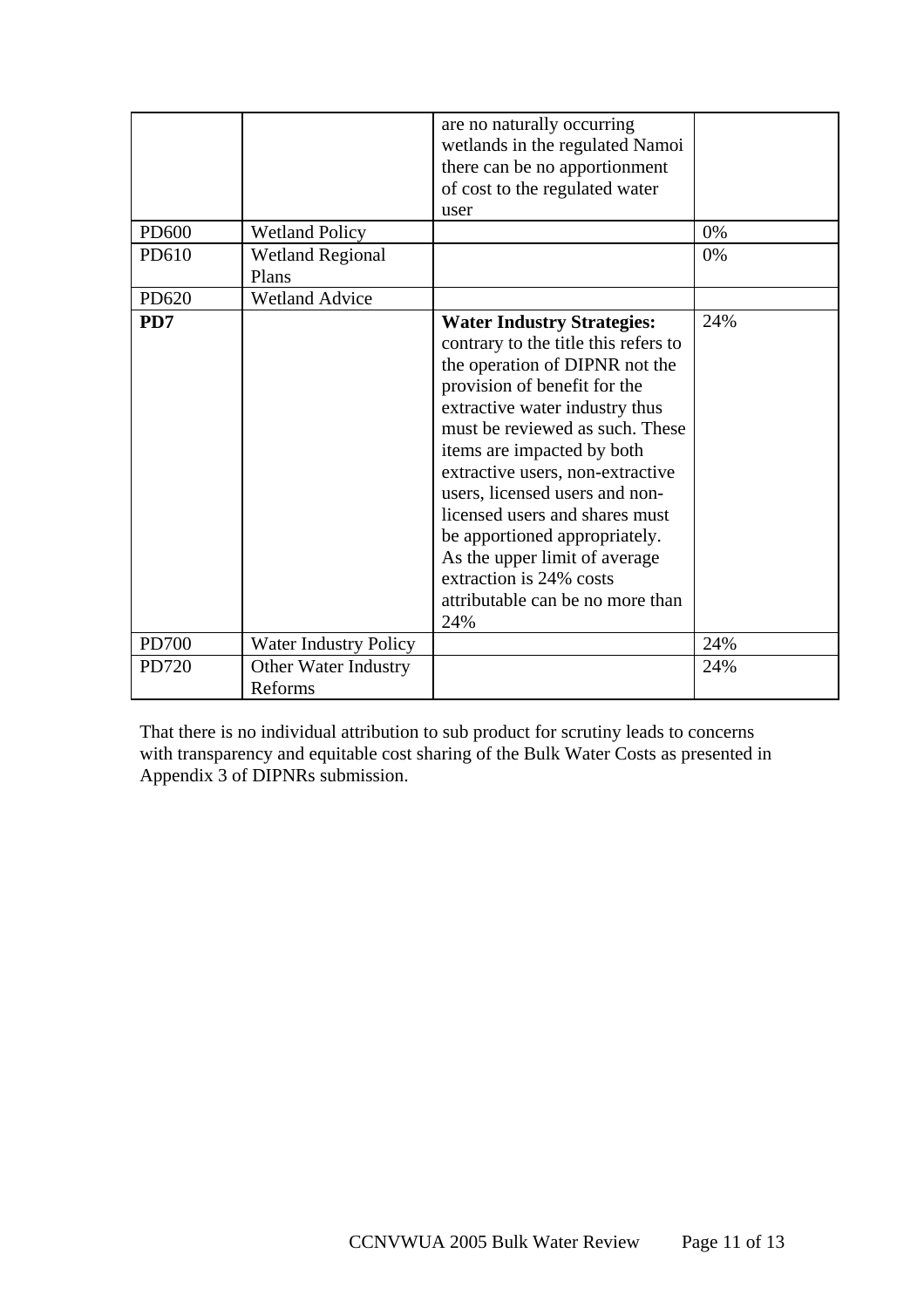## *Water User Costs*

### **2004 vs. Estimated Projected Costs**

| Table 2: State Water and DIPNR Estimated Water User<br>Revenue and Attributable Costs, Regulated users, based<br>on $60\%$ security of supply | 2006            |
|-----------------------------------------------------------------------------------------------------------------------------------------------|-----------------|
| <b>Estimated State Water Operating Costs</b>                                                                                                  | 2,534,318.80    |
| <b>Estimate DIPNR Operating Costs</b>                                                                                                         | 8,476.80        |
| Revenue required for operating costs                                                                                                          | 2,542,795.60    |
| Estimated revenue based on 60% security of supply                                                                                             |                 |
| <b>State Water</b>                                                                                                                            | 2,933,155.96    |
| <b>DIPNR</b>                                                                                                                                  | 978,505.27      |
|                                                                                                                                               | 3,911,661.24    |
| <b>Surplus of Revenue</b>                                                                                                                     | 1,368,865.64    |
| Capital Costs attributable to water user                                                                                                      | 2,485,050.00    |
| <b>Surplus/(Deficit) of funds</b>                                                                                                             | $-1,116,184.36$ |

When considering the above deficit of funds after capital expenses we must note that some of the projects listed in this submission have already been costed in previous submissions and as such the water user has already paid for these works. If these funds were not transferred to State Water or were utilised for other capital works then credits must be given for this. Also as this is revenue at only 60% security, that is 60% of account delivered, there is a possibility, with rain in the catchment, that there will be additional income. Also, the revenue from the following cost centres is not accounted for as we do not have estimates available: licensing, supplementary extraction and temporary transfers. However these items have estimated costs attributed in the State Water and DIPNR budgets.

# **PART 3: SOCIO ECONOMIC IMPACTS**

The socio economic impacts assessed by DIPNR rely on the flawed study conducted by Dept of Agriculture involving Gross Margin analysis. This does not allow for the impact the increase in entitlement charge ahs on the farming entity. In previous rounds we have presented arguments as to the impact on individual farms as a result of the total price increase. These may be referred to, in this submission we seek to put a value on the community impact through loss of employment within the catchment.

Why loss of employment: given an increase in CPI of 2%, as touted by the DIPNR submission, we can assume the inputs to farm enterprise have increased by a minimum of 2% in the period, commodity price is down considerably – leading to a decrease in operating surplus available to enterprises. To compensate for this many enterprises will decrease their staffing numbers. Given a total of 194 irrigated cotton farms in the Namoi Valley, with only 120 growing cotton this season due to the aforementioned issues as well as others, the reduction in staffing numbers for